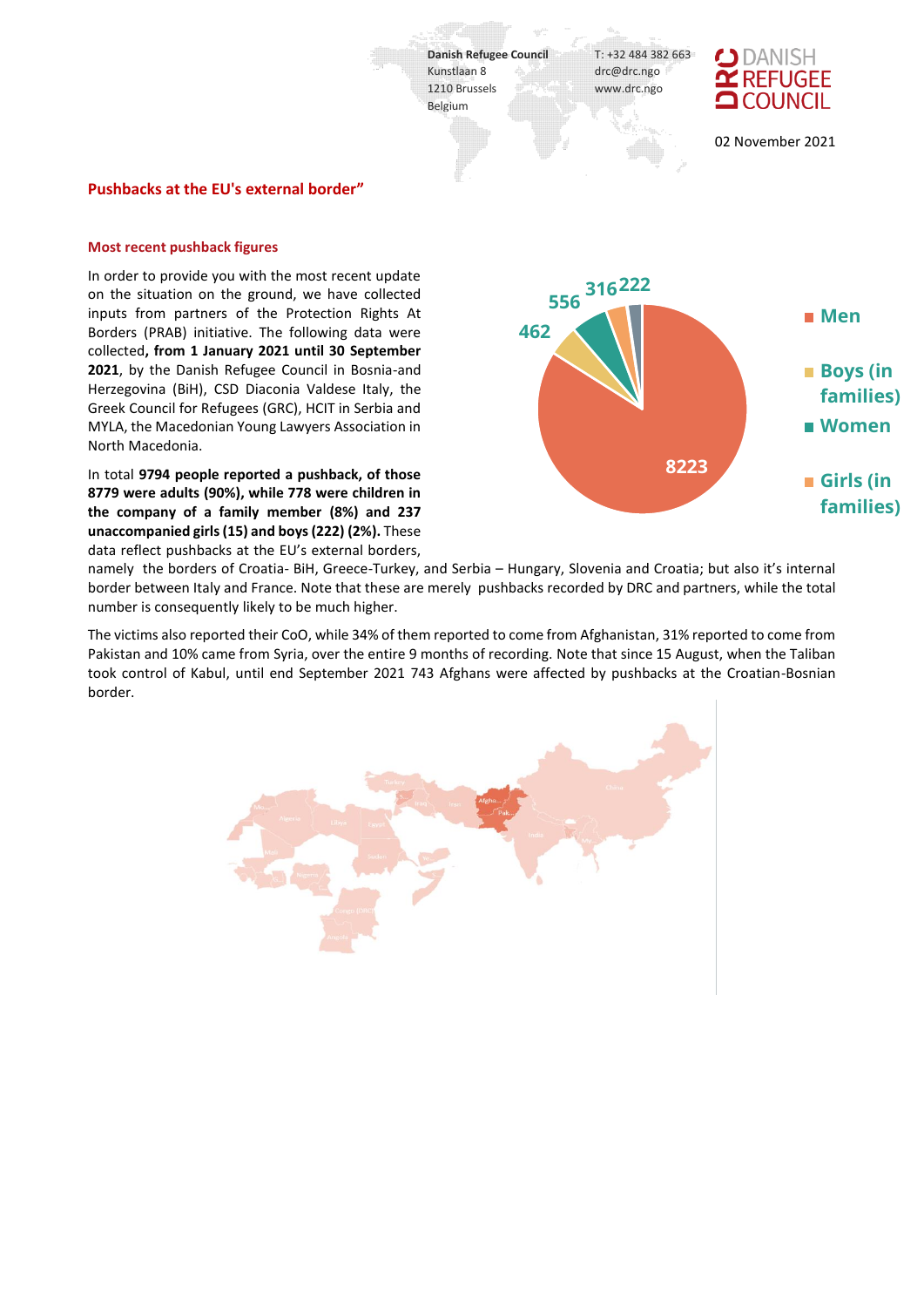# DRC

Pushbacks further go accompanied with other rights violations. We are still processing the data from July onwards, for these detailed overview of rights violations, but can still re-share this overview of rights violations accross borders as reported in ou[r PRAB II,](https://drc.ngo/media/y2zphgpz/prab-report-april-to-june-2021.pdf) which included data from April to July 2021 when . There is unfortunately no indication that violations have decreased since the summer, and % of rights violations are likely to be similar – and have been similar over the past couple of years.

## **OVERVIEW OF PREVAILING RIGHTS VIOLATIONS ACROSS BORDERS**



## **Key asks / recommendations**

- Pushbacks and border violence are **not isolated cases** at the EU's external borders. Pushbacks are a form of deterrence, a practice systematically used to denial people's access to request international protection. Pushbacks are further often accompanied with other rights violations, such as arbitrary arrest or detention, physical abuse or assault, abusive or degrading treatment, and theft, extortion or destruction of property.
- The only way to end these violations of EU and international law, is to effectively change the practice of border management and stop the illegal practices of pushbacks.
	- o With regards to the continuing border violations, we recommend the European Parliament to keep the spotlight on these rights violations and to continue requesting Member States to stop the atrocities at the EU's borders. Further we also recommended MEPs to visit the border areas and to call on the European Commission to uphold its role as the guardian of the EU acquis and its obligation to safeguard EU law.
- Further, a well-functioning independent border monitoring mechanism is required to ensure accountability and to end perpetrator's impunity. While the wheel should not be re-invited, the term **'independent border monitoring mechanism'** can only be used for a mechanism that complies with the following criteria:
	- o It requires the involvement of **independent national authorities** and civil society organisations and support them through EU funding;
	- o The **scope of the monitoring to apply to all alleged fundamental rights violations** by national border management authorities or during border control activities;